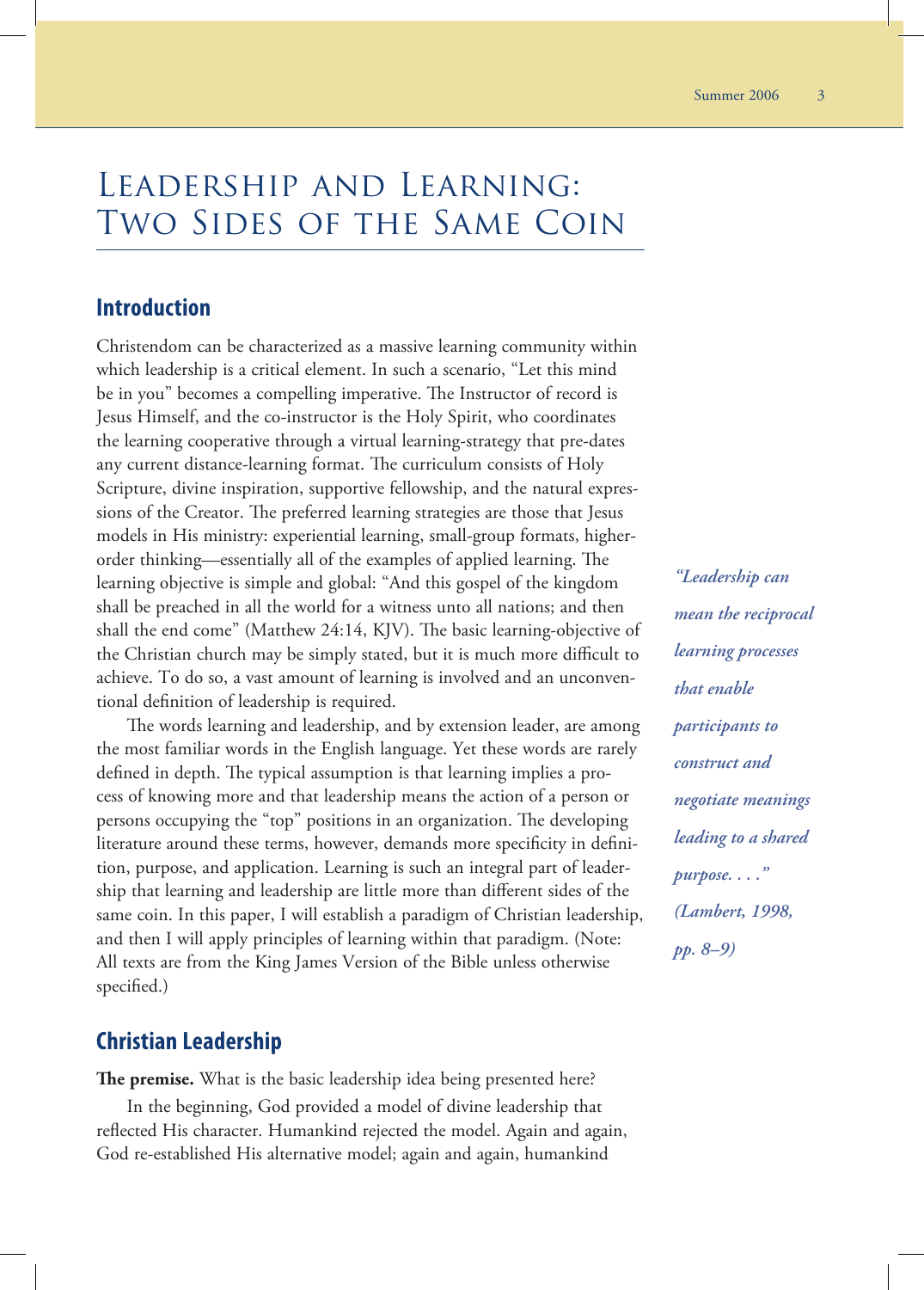rejected the model. God sent His Son to demonstrate His model in person. Humankind rejected it again. God has once more presented the model, this time through His church. How effectively has the Christian community presented this model to the world?

Only by learning the model can we demonstrate its effectiveness. A fundamental aspect of my premise is that we can learn the model only by beholding the Master Archetype and then by practicing the model in our own lives, with the Holy Spirit providing power and guidance.

**The leader.** Is there any doubt in Christendom about who the ultimate leader is?

Within the Christian worldview, the Original Leader was and is God, Whose description of Himself, beginning with Exodus 3:14, can be paraphrased as "I AM that I AM, and I AM your leader." He amplifies this description in Isaiah 44:6: "I am the first, and I am the last; and beside me there is no God [Leader]." That statement calls to mind the first commandment of the Decalogue: "Thou shalt have no other gods [leaders] before me" (Exodus 20:3).

**The learning connection.** Is there a mechanism by which God, our Leader, facilitates learning?

And "when the fullness of time was come, God sent forth his Son . . . to redeem them that were under the law, that we might receive the adoption of sons. And because ye are sons, God hath sent forth the Spirit of his Son into your hearts . . ." (Gal. 4:4-6). That thought supports the idea stated by the Son, Jesus, when He said, "But the Comforter, which is the Holy Ghost, whom the Father will send in my name, he shall teach you all things and bring all things to your remembrance, whatsoever I have said unto you" (John 14:26). It is my thesis that God, through the Holy Spirit, provides both leadership and learning, which are inextricably linked.

**The leadership model.** So, what is the nature of the leadership and learning that is modeled by our Leader?

In the words of Jesus, "Neither be ye called masters: for one is your Master, even Christ. But he that is greatest among you shall be your servant" (Matt. 23:20–11). "And whosoever will be chief among you, let him be your servant: Even as the Son of man came not to be ministered unto, but to minister . . ." (Matt. 20:27–28). Those two statements of Jesus portend of the context that Paul addresses in his letter to the Philippians. The following words of the apostle continue the theme: "Let this mind be in you which was also in Christ Jesus"(Phil. 2:5). Paul's words not only reflect a profound truth about the nature of the leadership that God intended, but they also emphasize the depth of the learning that accompanies it.

*"Leadership, I will argue, is mainly learning." (Vaill, 1998, p. 119)*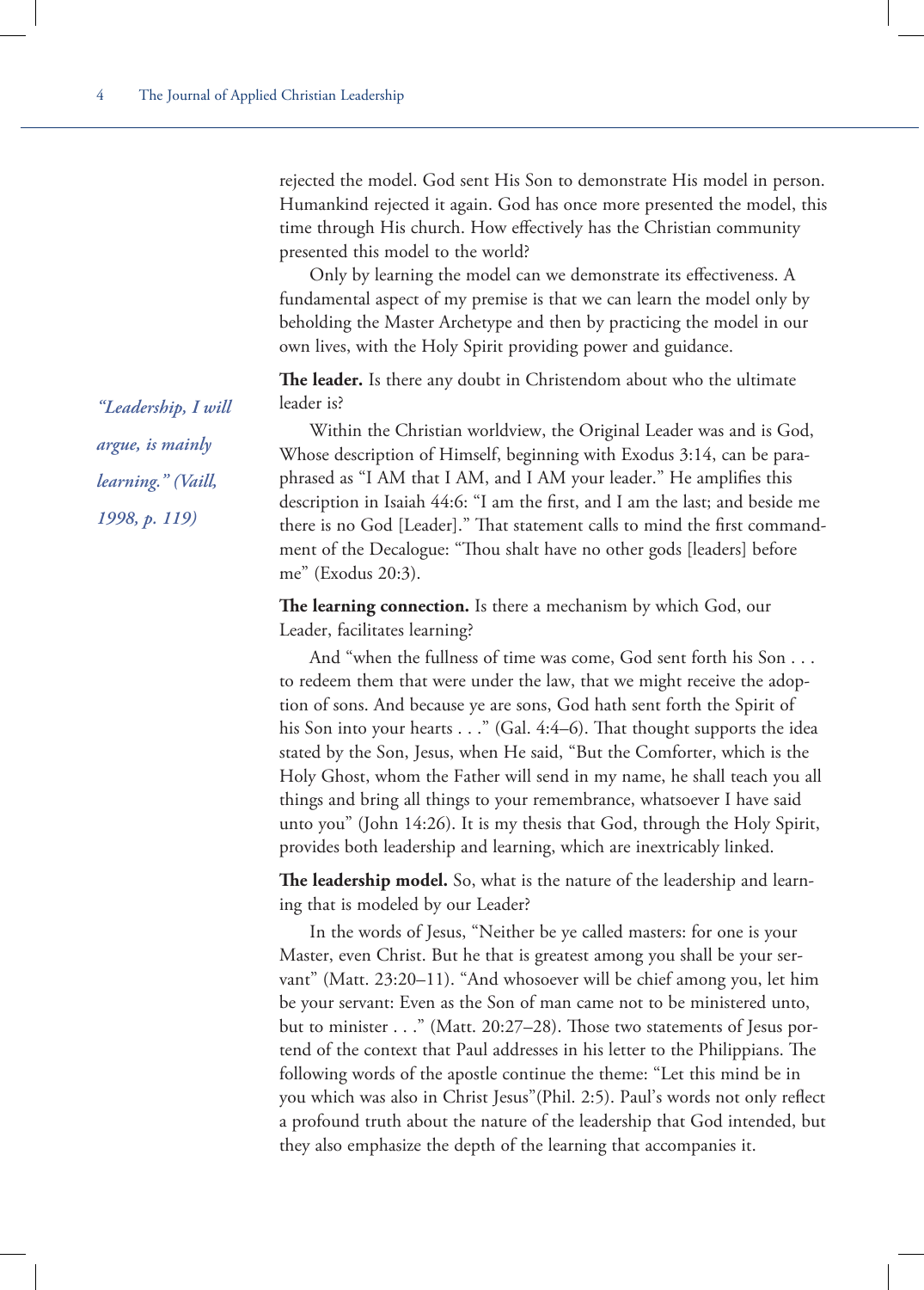The original leadership model is rejected. When did God cease to be the de facto leader of His people?

Consider Old Testament history as it relates to the setting-aside of God as the Leader. In these words: "Then all the elders of Israel gathered themselves together, and came to Samuel unto Ramah, And said unto him, Behold, thou art old, and thy sons walk not in thy ways: now make us a king to judge us like all the nations. (I Sam. 8:4 & 5)Substituting the word *leader* for *king* seems appropriate in view of the fact that the modern concept of leader is a more relevant term for the ancient concept of king. By doing so, we can read the text as "now make us a *leader* to *lead* us. . . ."

As Everett Fox (1999) has eloquently explained in his book *Give Us a King*, God's organization on Earth—His corporate stockholders, if you please—rejected His leadership. In addition, they rejected the leadership of His appointed emissaries, the judges and the prophets. They demanded a leader, in the sense that we are discussing, in order to be like all other nations.

The myth of secular leadership. How does the replacement model hold up against the original?

One of the most compelling descriptions of society's need for leadership comes from a treatise by Gemmill and Oakley (1992). They aver that what we so glibly refer to as *leadership* is actually a cultural myth, developed and supported by social systems to absolve ourselves of responsibility for the larger problems that face us. The intuitive application of this idea explains why social systems are so eager to make such assertions as, "We need new leadership"—as though a change in the individuals who hold positions of power will "make it all better." According to Gemmill and Oakley, we become dependent upon a succession of changing systems of perceived authority called leadership, when in fact the solution to our problems lies within ourselves. By attributing authority to "the leadership," we avoid responsibility by blaming the leaders for the social ills that exist. Contrast that scenario with the ancient form of leadership designed by God, in which there was one God and a decentralized form of social government overseen by patriarchs and informed by prophets, with judges to arbitrate social disputes. That original social system sustained a vast network of responsible relationships within which order was maintained, battles were fought, commodities were traded, and families prospered.

If "leadership" is a myth, then so is "followership." Being a follower is just as irresponsible as being a leader. In this case, the polarity between leading and following is a false dichotomy. One cannot truly lead without also following. We often use Jesus as our example of what has come to be called servant-leadership. To do so is sometimes difficult, because He is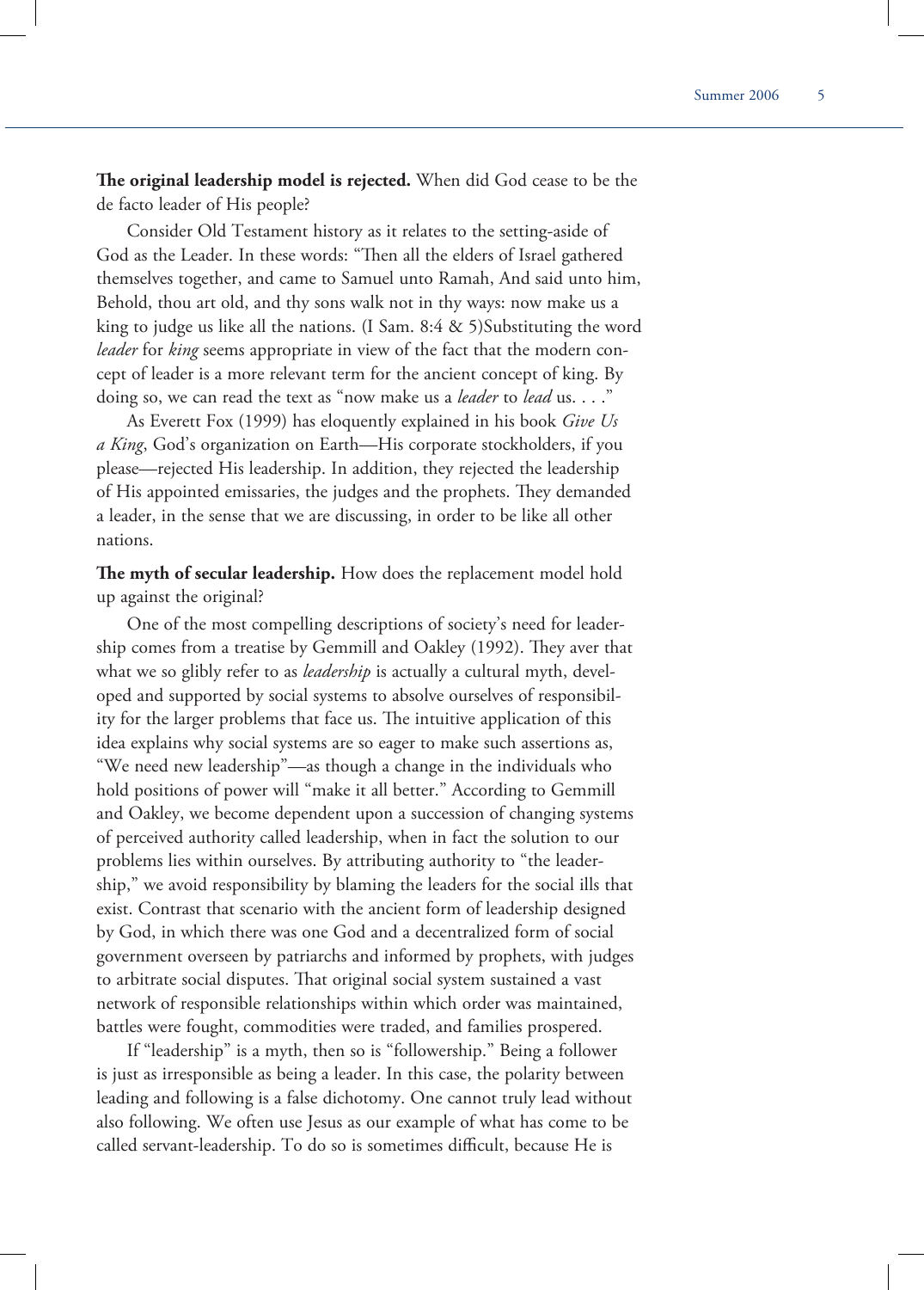God and He is our Lord and Savior. But He also said that if we want to be great, including being a great leader, we should be servants. I will develop this concept further later in the article. As I will show, being the servant means taking the low position and indenturing ourselves to those whom we serve.

The church and leadership. What is the relationship between God's model of leadership and the church?

The management system that we call *church* is no more than a typical human organization in God's world. It is blessed, to be sure. But so was the nation of Israel. And by my count, every time a good man became king, he "did evil in the sight of the Lord" (e.g., I Kings 14:22). That seems to be the theme throughout the history of Israel *after* it became a kingdom. Although not the theme of this article, it would be interesting to discuss the degree to which the organized church is structured as a kingdom rather than as a "servantdom." Kings can occur at any level. Lord Acton, preeminent 19th-century historian, said that "power corrupts [and] absolute power corrupts absolutely" (Acton, 1887). This is true at all levels. Even a little bit of power has the potential to corrupt.

## **Servant-leadership Is the Leadership Concept of Choice**

The Christian Leadership Center has produced a unique but biblical model of leadership. This model is presented here:

We believe that Christian Leadership is ultimately expressed through the life and words of Jesus as expressed in the Bible. We take the radical view presented in Philippians 2 that Jesus came to this world to demonstrate the character of God. In doing so, He demonstrated the highest form of leadership, the leadership provided by a servant—more to the point, a bondservant, one who presents himself to another in servitude.

Therefore, if there is any encouragement in Christ, any comfort provided by love, any fellowship in the spirit, any affection or mercy, complete my joy and be of the same mind, by having the same love, being united in spirit, and having one purpose. Instead of being motivated by selfish ambition or vanity each of you should in humility, be moved to treat one another as more important than yourself. Each of you should be concerned not only about your own interests, but about the interests of others as well. You should have the same attitude toward one another that Christ Jesus had, who though he existed in the form of God did not regard equality with God as something to be grasped, but emptied himself by taking on the form of a slave1 by looking like other men, and by sharing in human nature. He humbled himself, by becoming obedient to the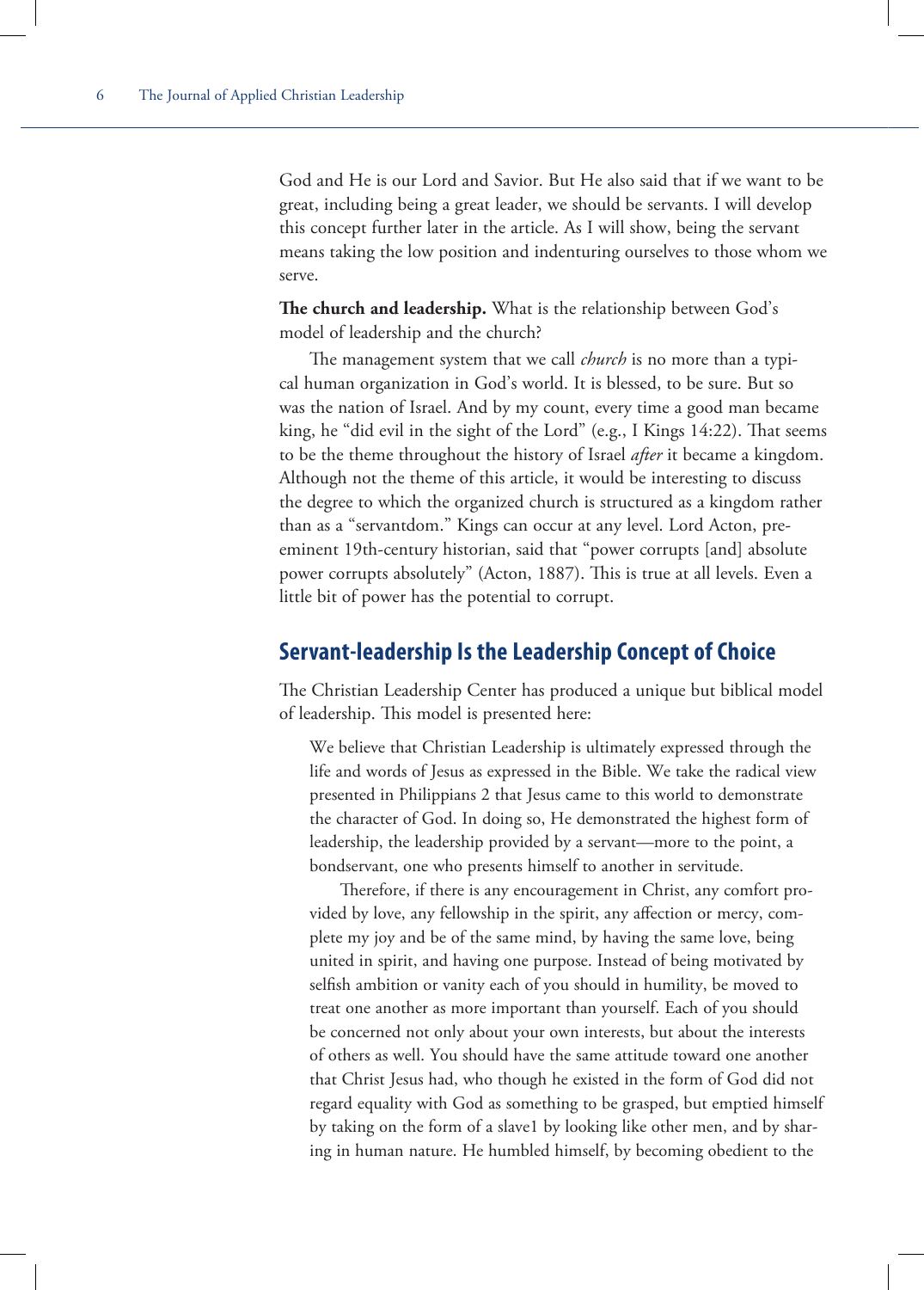point of death-even the death of the cross!" (Philippians 2:1-7, The NET Bible)

Recent exegetes cite the conditional participle in verse 6, suggesting that a better translation is "precisely because he was God, he became a servant." Thus, it is the essential nature of God to be a servant, not an exception to His nature.

We believe that one of the fundamental characteristics of God is to become such a servant. We believe that God, in Christ, demonstrates this aspect of His character in sending Jesus to be our Guide and Model, as well as our Savior.

This concept is expanded by the words of Jesus Himself in Matthew 20:26-28 and Matthew 23:11-12: "It must not be this way among you! Instead, whoever wants to be great among you must be your servant, and whoever wants to be first among you must be your slave—just as the Son of Man did not come to be served but to serve, and to give his life as a ransom for many" (Matthew 20: 26–28. The NET Bible). "The greatest among you will be your servant. And whoever exalts himself will be humbled, and whoever humbles himself will be exalted" (Matthew 23:11–12. The NET Bible)

Again, the word translated "slave" is more accurately interpreted as a "bondservant," one who, because of personal debt, pledges himself or herself in servitude to another.

Christian leadership is not based in any inherent or acquired authority. Rather, Christian leaders are mere instruments of Christ; what we do we do in His name. (Matthew 28:18–20; John 20:21–23; Matthew 16:18–19; 18:18–20.) What does it mean to act in the name of Christ? Only when we act according to the mind of Christ do we act with His authority; this attitude precludes doing anything merely to enhance our own position or prestige. Christ's Spirit will always be reminding us, "You are a servant of servants; you can do enormous good if you don't care about getting credit for it.' Servant Leadership, as thus described, is not about power or position, although it can be present in one who has power as well as position. Rather, it is about a life modeled after the life of Jesus Christ, Who lived for the express purpose of serving others.

Servant leaders are one with their community. They listen, honor, trust, help and encourage others—treating them with dignity and respect.

This model of leadership is a radical one because it represents a dramatic return to what we believe is the original Heaven-defined concept of leadership and a departure from the egocentric concept that seems to pervade current secular thinking. In a world where power and position rule, the idea of Christian leadership, as defined herein, is difficult to understand and even more difficult to convey. By the Grace of God, and to His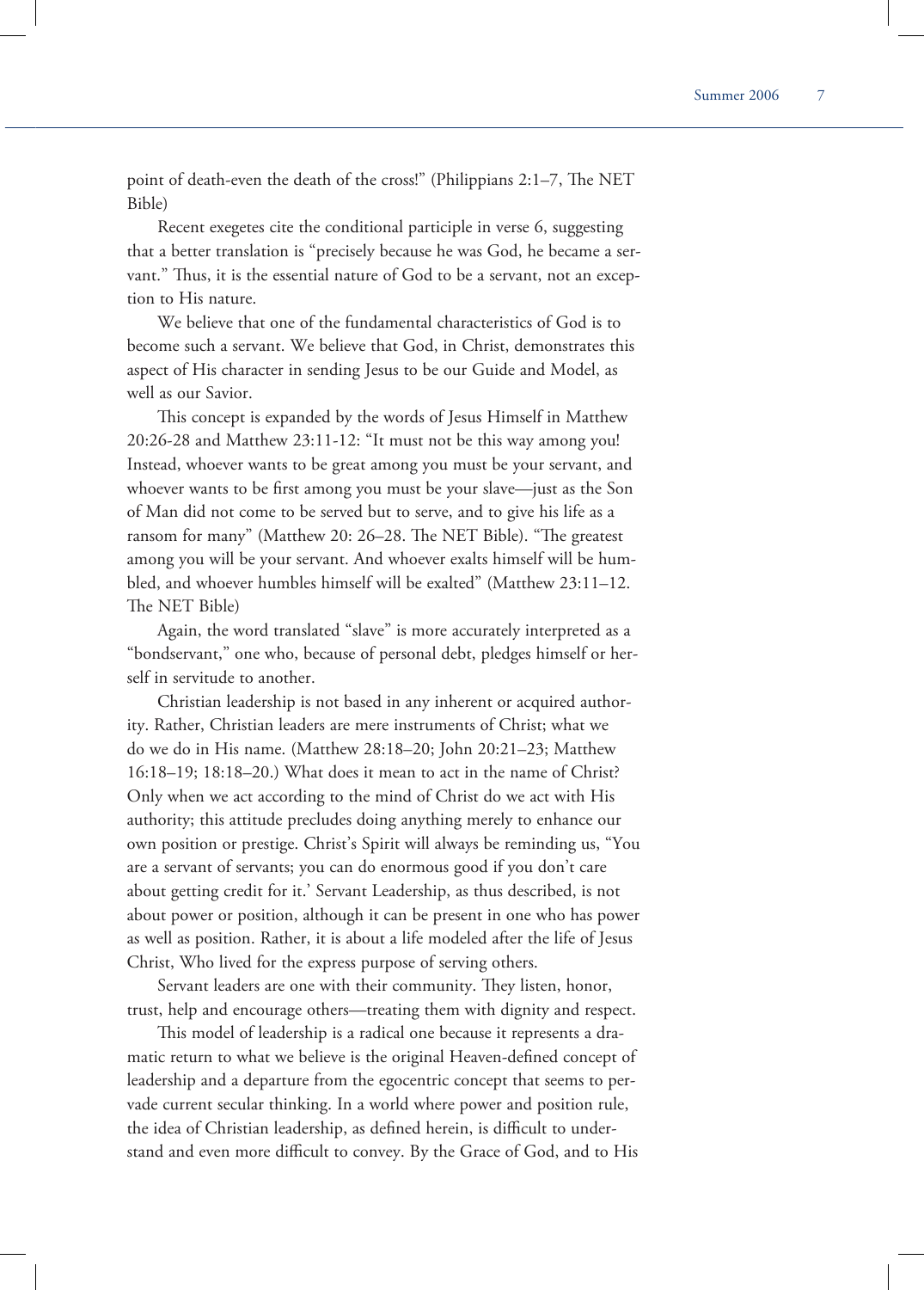glory, it is the purpose of the Christian Leadership Center to promote and assist in the development of Christian leadership throughout the world. (Christian Leadership Center, 2003)

It is within this context and the implied definition of leadership that I present thoughts of the role of learning as a critical function of leadership. Obviously, with such a radical concept of leadership as is assumed by this definition, an equally radical idea of learning may also be assumed.

# **The Role of Learning in Christian Leadership**

Classically, learning is defined as a change in behavior. Schunk (1996), for example, defines learning "as a change in the rate, frequency of occurrence, or form of behavior (responding), primarily as a function of environmental factors" (p. 12). Borger and Seaborne (1996) define learning as "any more or less permanent change in behaviour which is the result of experience"  $(p. 16)$ . And Schuell (1986) defines learning as "an enduring change in behavior, or in the capacity to behave in a given fashion, which results from practice or other forms of experience" (as cited in Schunk, 1996, p. 2).

For the purpose of this discussion, however, learning is defined in a different way—not necessarily in a "new" way, but in a way consistent with the form of leadership being considered. From a Christian perspective, learning can be described in terms of the progression of personal growth suggested by what is often called *conversion*. The expected results of conversion are permanent changes in the behaviors of the convert. Such a life-changing experience is a response to what have been called t*he plan of salvation* and *the story of redemption*. The words *plan* and *story* suggest a developmental approach to learning that is entirely consistent with what we often refer to as *Christian growth*. The model for such growth (learning) is, of course, Jesus, whose own story developed by divine plan in that He "increased in wisdom and stature, and in favour with God and man" (Luke  $2:52$ , KJV). In this learning plan, four elements are specified: the social, the cognitive, the physical, and the spiritual. These four aspects of learning are not discrete. Rather, they are completely intertwined. Let's build the case for this description of learning—a description that I believe is critical to understanding Christian leadership.

# **The Spiritual Aspect**

The Creator who formed us from the dust of the ground also provided ways in which we should learn. The first indication of the reality of such a statement is in Genesis 1: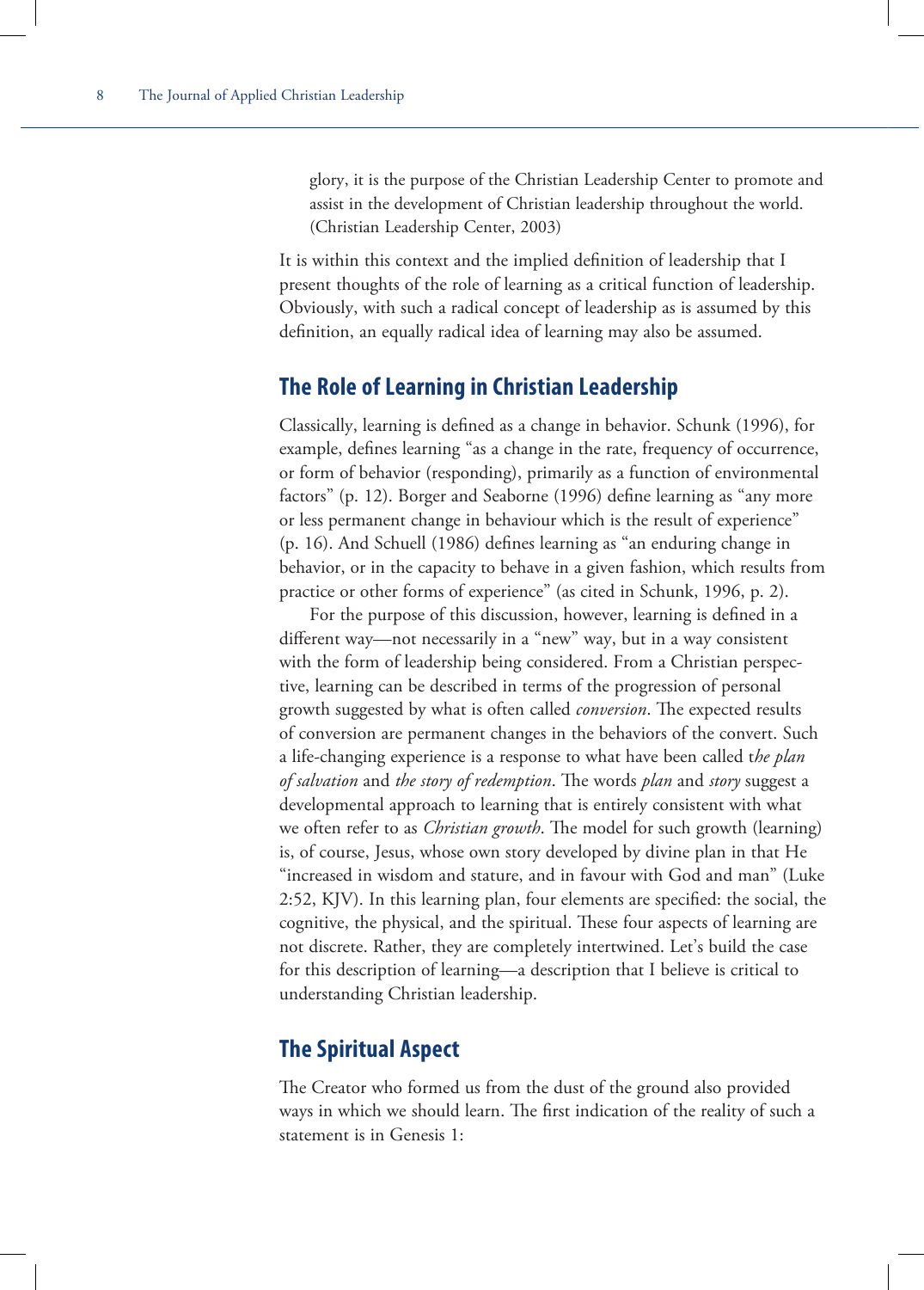And God said, Let us make man in our image, after our likeness: and let them have dominion over the fish of the sea, and over the fowl of the air, and over the cattle, and over all the earth, and over every creeping thing that creepeth upon the earth. So God created man in his own image, in the image of God created he him; male and female created he them. (v. 26–27 KJV)

From a learning perspective, this setup strongly suggests that God gave a community of individuals certain responsibilities and that He also instructed them as to how to fulfill that charge: "And the Lord God took the man, and put him into the Garden of Eden to dress it and to keep it" (Gen. 2:15). Subsequently, when humankind lost the original learning capacity that was present in Eden, God provided a method, the plan of salvation, as a form of continuing education. That plan, which represents the learning ideal, included the social, cognitive, physical, and spiritual elements of learning that Jesus modeled (Luke 2:52). Indeed, the ultimate learning objective is stated as "Let this mind be in you, which was also in Christ Jesus" (Phil. 2:5, KJV). The learning injunction that directs us to this objective—and the process by which we attain it—is further delineated by the Apostle Paul in his letter to the Romans: "And be not conformed to this world: but be ye transformed by the renewing of your mind, that ye may prove what is that good, and acceptable, and perfect, will of God" (Rom. 12:2, KJV).

This entire article is cast within the spiritual dimension of learning. There is little reason, then, to expand the discussion of the spiritual aspects of learning other than to note that whereas we can attempt to discuss these four aspects of learning as discrete entities, to do so would be arbitrary and artificial. They are so intertwined that it is functionally impossible to separate them. Therefore, in this discussion we will further examine learning from the remaining three of these four aspects as though peering through three facets of a gem—a spiritual gem, which represents each individual in God's learning community. "And they shall be mine, saith the Lord of hosts, in that day when I make up my jewels. . . ." (Mal. 3:17, KJV).

#### **The Social Aspect: Community Is Fundamental**

From the beginning, the learning context was social—a community. The Godhead was a community, consisting of the Father, Son, and Holy Spirit (Bilezikian, 1997). They act as one to create humankind in their own image, and they use humankind to extend their community throughout the world. The learning first takes place in Eden, where the players are Adam, Eve, angels, and the Creating Community of God. From a modern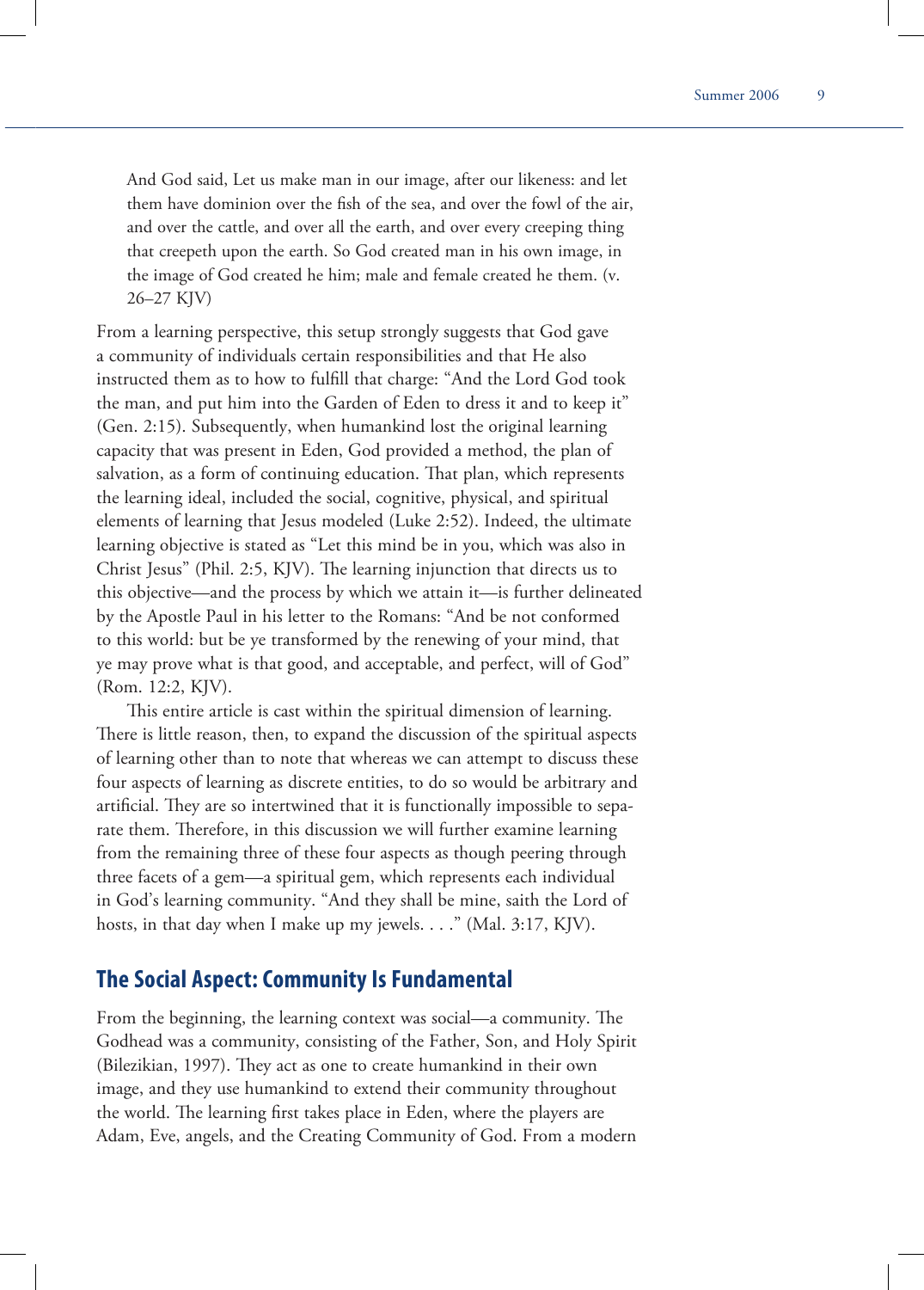theoretical perspective, this context is referred to as *social learning theory* (Bandura, 1977; 1986), but it also is supported by Lewin's (1951) earlier theoretical perspective called *field theory*. In this case, learning is dependent upon the relationships that exist between the members of the "field," or the community. The Creator Community provided for the ideal learning conditions to maximize the leadership-development of the members of the community

What are those conditions? Graham (2001) presents four major categories of *moral well-being*: they are community, autonomy, identity, and privacy. These categories, which Graham calls the *conditions of human dignity and worth*, make us feel valued as human beings. All people, regardless of time, place, gender, or culture share them. In this discussion, these basic conditions of moral well-being also represent conditions for optimal learning, in that each of them represents a perception of well-being. In fact, the absence of any of them creates a threatening condition. And "when the brain perceives threat, whether covert or overt, the brain 'downshifts'"(Hart, 1983). Not only are these four conditions deduced from the study of anthropology and analytical philosophy, but they also can be deduced from the earliest literature of Christendom—even from the initial chapters of Genesis.

God is *community*—a trinity (Belzekian, 1997). God created humankind to extend His community (Gen, 1:26). From the beginning we have been invited into this community. Problems occur only when we establish our own pseudo-communities (I Sam. 8:5-9; Fox, 1999).

From the beginning, there has been *autonomy*. We have been free to choose. There are, of course, natural laws, which, in turn, implies that there are consequences. God gave instructions to our first parents, but the choice to follow those instructions was theirs. God said, "in the day that thou eatest, thou shalt die"(Gen. 2:17), but the choice to eat or not to eat was theirs—and it is ours.

As a child of God, created in His image, I have *identity*: "Wherefore, as by one man sin entered into the world, and death by sin; and so death passed upon all men, for that all have sinned" (Rom. 5:12). In other word, in Adam I sinned and am lost. But "by the obedience of one shall many be made righteous" (Rom. 5:19). In other words, in Jesus I am saved (Rom. 5:18). I am a unique individual, a creation of the Great I AM—no more and no less. And I am free use my autonomy to decide whether or not to be a member of the community of people who make up the Body of Jesus (1 Cor. 12:27), and I may extend that identity to belong to any number of cultures, groups, and organizations.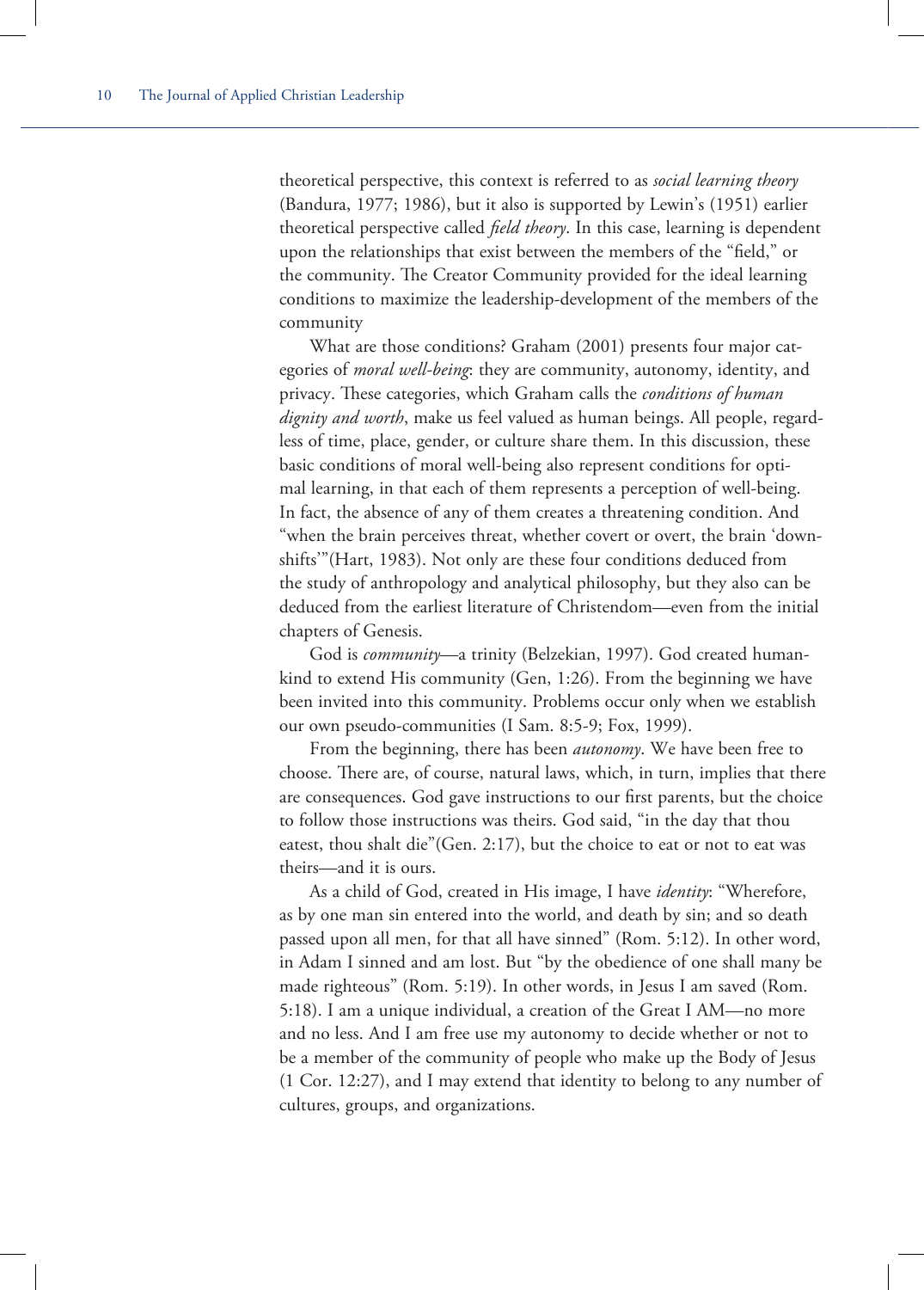The right to *privacy* is not just mentioned, it is featured in the story of how, after sinning, our first parents needed to affirm this right. "Then the eyes of both of them were opened, and they knew they were naked, so they sewed fig leaves together and made coverings for themselves" (Gen. 3:7, NET).

Leadership then can be characterized as encouraging the kind of a community where each member supports the moral well-being of each of his or her fellow members. Leaders work toward the creation of a community of learners who share in the construction of and respect for the social, cognitive, physical, and spiritual well being of all members.

#### **The Cognitive Aspect: Knowledge Is Socially Constructed**

A typical discussion of learning focuses on cognitive structures. Such structures as memory, understanding, thinking, and mental processes are important, but remembering that none of them operate in a social vacuum is equally important. The purpose of cognitive learning is to apply knowledge to real situations, to solve problems, and, within the Christian context, "to grow in grace and in the knowledge of our Lord and Saviour Jesus Christ" (II Pet. 3:18).

We educational psychologists enjoy studying cognitive structures of learning, but we are often guilty of isolating such learning aspects in ways that make them impractical. However, cognitive structures function best in a social context. Indeed, a person who is isolated socially during critical developmental stages of life experiences several negatives: language is impaired, judgment is impaired, even simple perception may be impaired (Candland, 1995; Thompson & Hickey, 2004).

Learning, then, may consist of information and the understanding of said information, which makes that learning a cognitive experience. But the value of such learning cannot be understood fully outside of a social context, especially when learning is applied to leadership development. One way to demonstrate this value, especially as it involves learning in leadership development, is to provide a perspective that grew out of a serious dinner conversation that I enjoyed with David Penner. Dr. Penner is a co-founder of the graduate program in Leadership at Andrews University. After our dinner conversation, he sent me the following message from his notes:

The formation of the Leadership program was purposeful and not merely an "accident of personalities." Certainly, meeting as a group brought synergy and new ideas. But the ideas also were based on good research and what other schools were experimenting with at the time. The members of the team . . .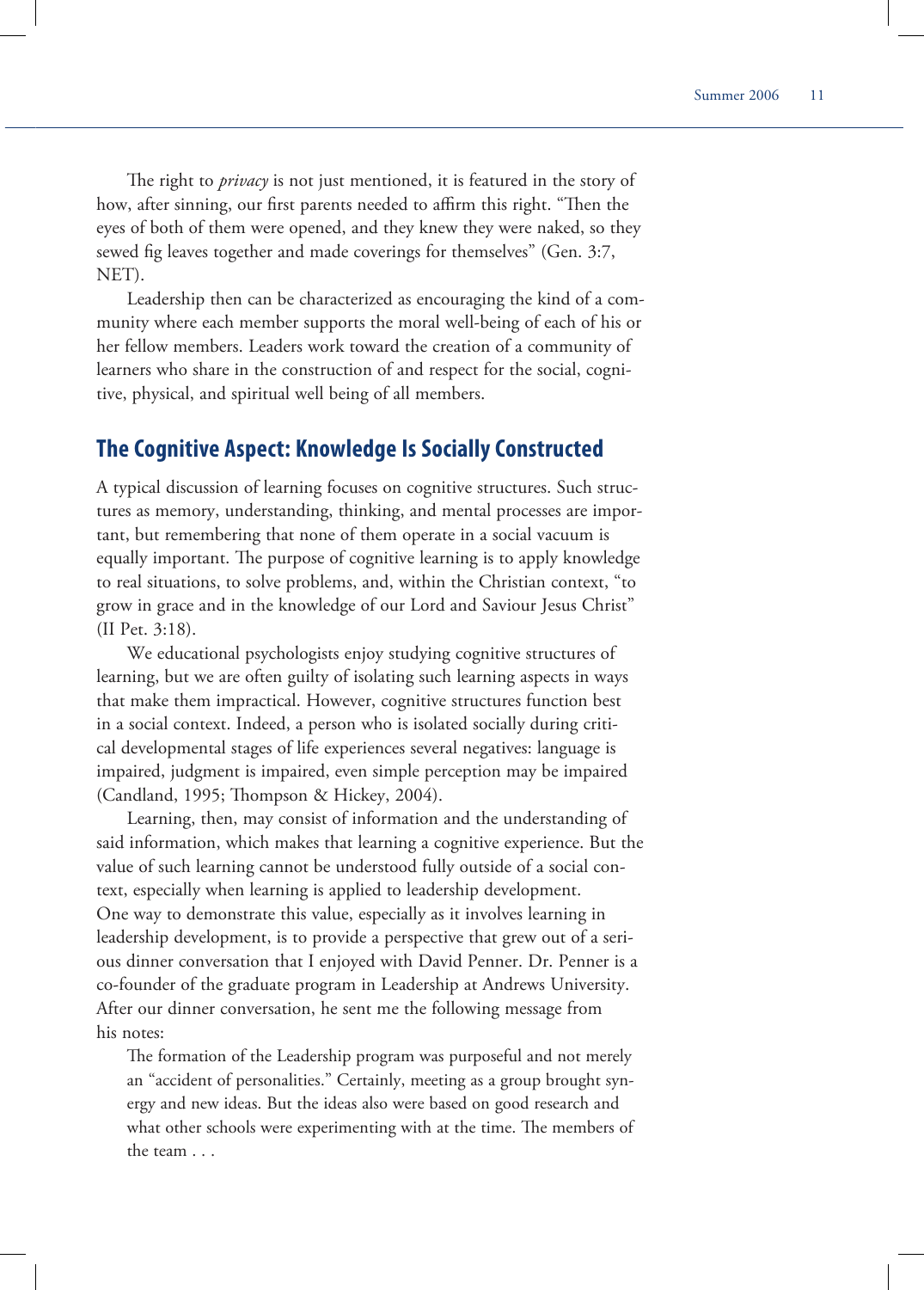- Were willing and ready to challenge ideas (not people).
- Preferred to work in a collaborative environment, [that is], as a team.
- Actively searched out and accepted new ideas (always learning).
- Possessed a strong knowledge-base that added to the program (psychology, teaching and training, social systems, "futuring," and so forth).

In addition, current findings in the application of learning, especially in the area of adult-learning theory (Knowles, 2005; Brookfield, 1987), must challenge the following paradigms:

- Meaningful learning takes place only in isolated settings such as college campuses and away from work.
- Students are not and can never be greater than their masters.
- All students have the same learning and informational needs.
- What a student needs to learn is best known by the teacher.
- Knowledge is gained only through the teacher or professor.

The particular learning-environment to which Penner is referring was built on social-learning theory (Bandura, 1986; Bandura and Walters, 1963), including such applications of the theory as *cooperative learning* (Joyce and Weil, 1999; Johnson et al., 1991) and *total-quality management*, (Deming, 1998). One of the best terms to describe an effective social-learning environment is *community* (Wheatley, 2002, Lessig, 2001; Capra, 1996). The learning associated with such community can be understood from within the well-developed theories of Thomas Dewey, Paulo Freire, and Lev Vygotsky. Although these theorists did not write from a Christian worldview, we can readily see the model of Christian community and social learning represented within their theories. The explicit goal is to provide for the fertile development of a learning community composed of servant-leaders. In order to enhance the development of such a community, the learning-community must be designed to provide cooperative-learning experiences on a number of levels.

A point that is often overlooked is that learning does not proceed from a position of authority, relationships such as:

- Parent/Child
- Teacher/student.
- Governor/voter.
- Pope/laity.
- President/citizen.

Position often carries with it the implication that people in lower positions learn from people in higher positions. But learning, like leadership, is not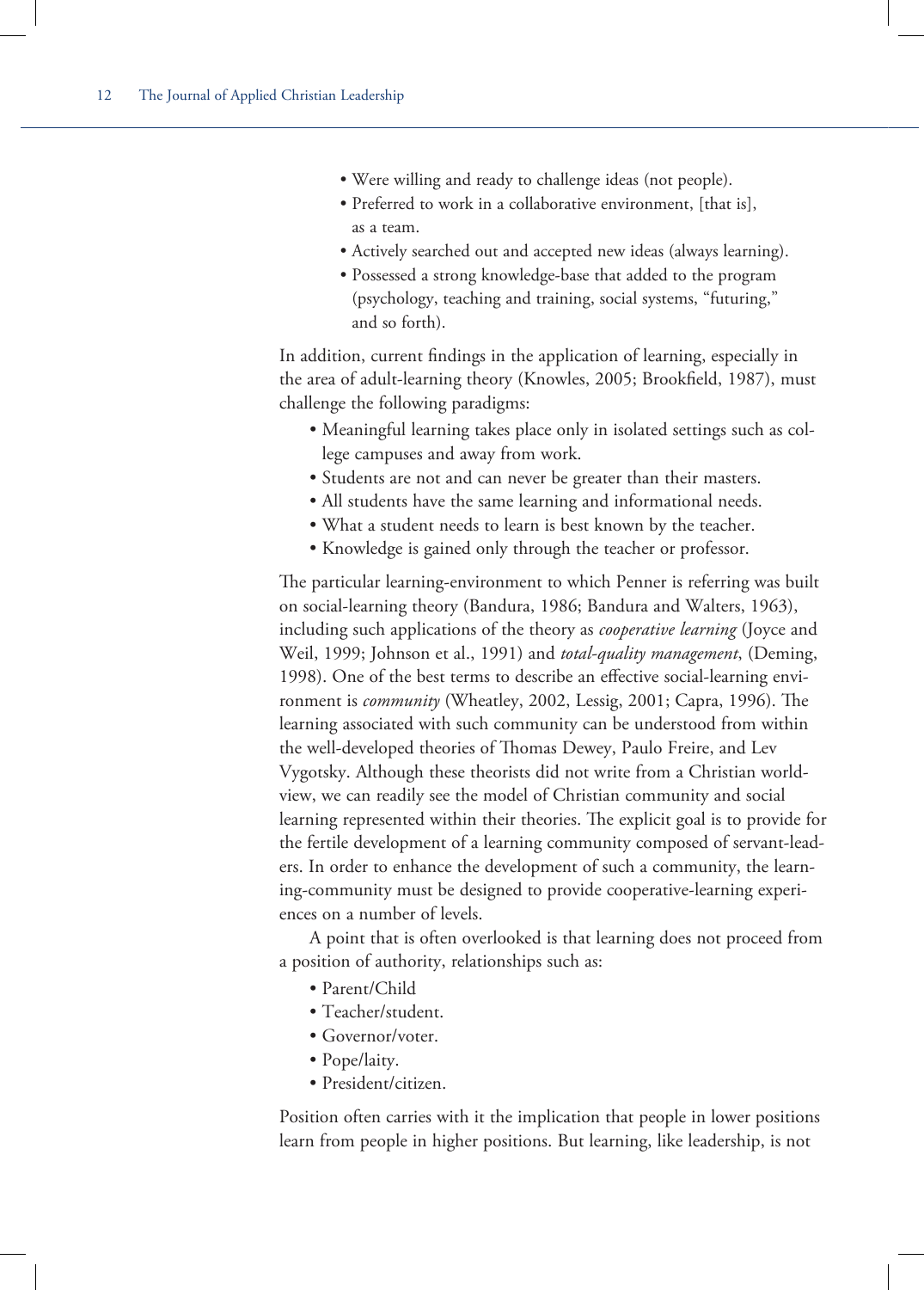hierarchical. Learning develops naturally within the individual's response to the unfolding elements of life. And the connection between leadership and learning is intuitive but not often discussed.

Somewhere in history, *education* became synonymous with *learning*. As a result, the process of education became the pawn of political control rather than the facilitation of learning. The concept that learning is a lifelong process has evolved as a fundamental tenet of the adult-learning movement (Knowles, 2005; Freire, 1998). The Christian church is a community of highly experienced and motivated learners, learners who have asked for God's guidance in learning what they need to know. In this community, we are all equal. There is one teacher, "sent from God" (Jn. 3:2). Each of us has one or more roles to play (Gal. 3), but the importance of the roles, especially with regard to learning, is not hierarchical. Classically, the *teacher* is viewed as being in some way superior to the *student*. It is inconceivable that the individuals in a learning community would in any way fit the typical description of what have classically been called students. Depending on the context of the moment, we are all students and we are all teachers. The purpose within this value is to foster a community of learners in which each member freely shares knowledge and skills (Wheatley, 1994).

Of all the recent innovations on the instructional front, the one that has received the most research support is *cooperative learning* (Ellis, 2005). Cooperative learning is a shared experience—a social experience. Learners interact at least in pairs to experience the learning. Jesus used cooperative learning throughout His life. He used the strategy when "He called the twelve to Him, and began to send them out two by two . . ." (Mk. 6:7 NKJ). In addition, He established an effective learning-group with Peter, James, and John.

Effective learning also incorporates modeling. When Jesus officiated at the Last Supper, He said, "This do in remembrance of me" (Lk. 22:19), then carried out several rituals that continue to this day. And consider the instance when John the Baptist's disciples came to inquire of Jesus, "Are you the one who is to come, or should we look for another?" (Matt. 11:3 NET) Rather than answer John directly, Jesus instructed His disciples to "go tell John what you hear and see . . ." (Matt. 11:4 NET). In other words, "Watch me. Then relate what you saw and heard."

It is clear that the cognitive aspect of Christian learning is a direct outgrowth of the social context. If we need any additional support for the power of this approach, we can call on the elements of adult-learning theory, which were addressed by Penner above. In addition, we can turn to Brookfield (1986) who describes a survey performed by Manley (1984). Manley surveyed 18 members of the American Commission of Professors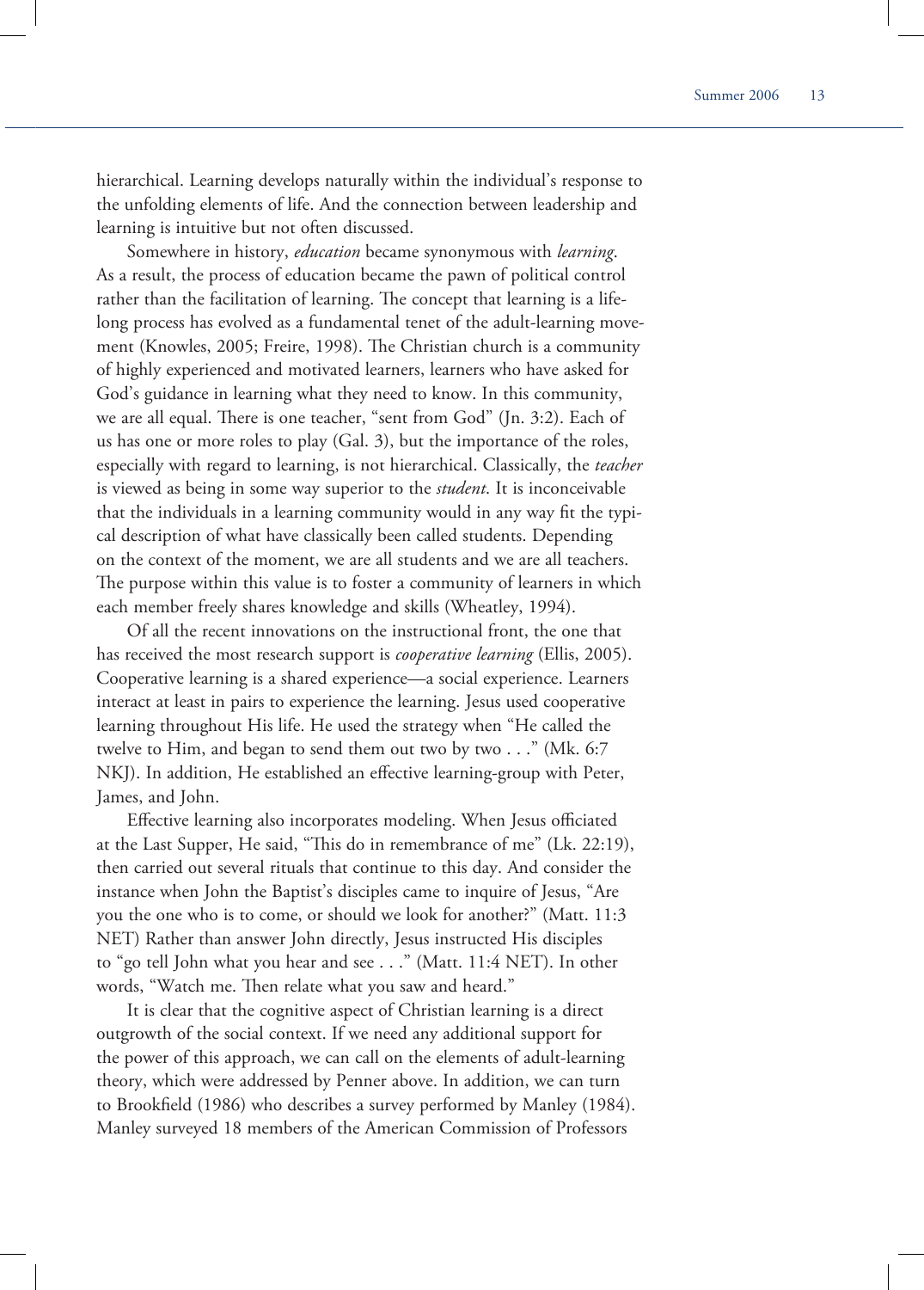of Adult Education and discovered that the professors agree that adult learning is best facilitated when . . .

- Learners are engaged as participants in the design of learning.
- Learners are encouraged to be self-directed.
- The educator functions as a facilitator rather than didactic instructor.
- Individual learners' needs and learning styles are taken into account.
- A climate conducive to learning is established.
- Learners' past experiences are utilized in the classroom.
- Learning activities are deemed to have some direct relevance or utility to the learners' circumstances.

Combining cooperative learning, modeling, and adult learning with church planting yields an interesting element of early Christian history. According to Rutz (1992), archeological evidence suggests that virtually all companies of believers in the first several centuries of Christendom were small homegroups that modeled their understanding of Christian life. From a pure learning perspective, the existence of such learning groups would certainly help to explain the very rapid expansion of the good news of the Gospel.

#### **The Physical Aspect**

We typically consider the physical elements of learning in terms of building physical prowess and skill. Both elements are, indeed, important. But both require dedicated training and practice. Colleagues in exercise science tell me that physical development is more than working out in the gym or playing on the playground. They discuss the appreciation of physical fitness as it relates to the quality of life.

In this discussion, I will address the aspect of the physical in terms of its relationship to life. I will look specifically at a more casual, more spontaneous, and more natural element of the physical aspect of learning and leadership through the application of an active metaphor—walking!

While the psychological and physiological benefits of walking have been thoroughly documented (Anshel, 1996; Kramer et al., 1999; Ulrich, in Marcus and Barnes, 1999), the spiritual or phenomenological benefits of walking are coming under investigation as well. Witness the worldwide labyrinth movement (Verditas, UREL here) and research into the neurological mechanisms of meditative exercise (Kamei, et al., 2000). Certainly the consensus across a wide spectrum of disciplines is that it is vital to create and support a safe and pleasant walking environment that is easily accessible and useful in the daily life of people. (Naderi, 2002, p. 2)

In the often-quoted words of the Spanish poet Antonio Machado, "Traveler, there is no path. The path is made by walking." It is significant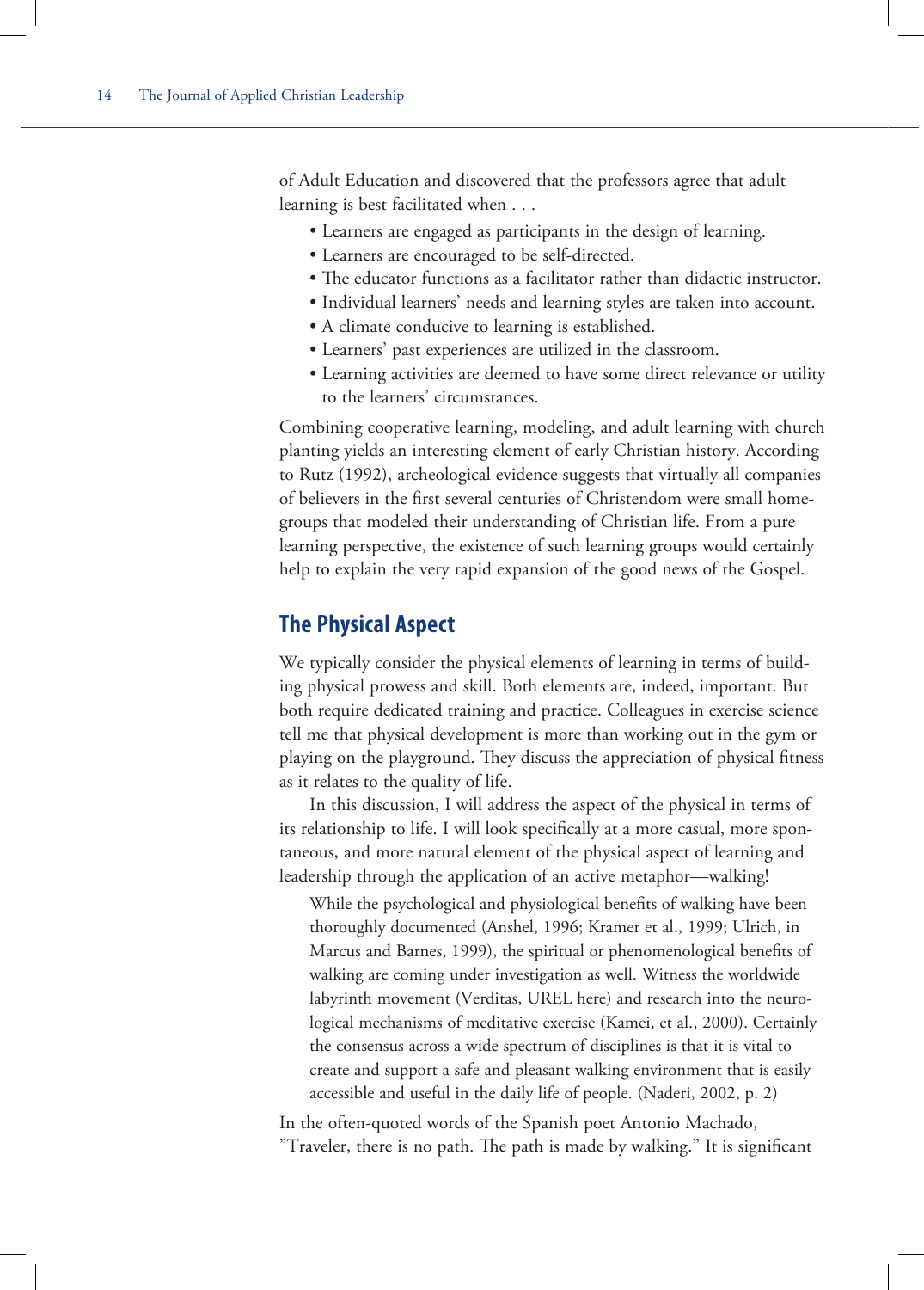that walking figures so prominently in the Bible presentation. We could claim that walking was simply the primary means of travel in those days, but to do so would dismiss a number of significant examples in which the walking itself was part of the story, a critical part of the event. Consider, for example, the story of Jesus on the road to Emmaeus. The story interweaves the walking, the talking, and eventually the meal with the message, each aspect being an intermingling of the social, spiritual, physical, and cognitive elements of learning.

An inspiring exercise in Bible study relative to the metaphor of walking is to pick up the concordance and look up *walk* and *walking*. Having done that, reflect on how these two words are used to illustrate the imperceptible connection that exists among the four elements that we are discussing, both in verbal behavior (language) and in physical behavior (exercise). "For we walk by faith, not by sight" (II Cor. 5:7). Other versions of this text translate the word *walk* as *live*, as in "For we live by faith, not by sight" (NET) demonstrating the close connection between the metaphor of physically walking and the reality of living. Substituting *live* for *walk* in the following text reinforces that idea: "But if we walk in the light, as he is in the light, we have fellowship one with another . . ." (I Jn. 1:7).

In Eden, the social learning that included the Creator, the angels, and the first family consisted of the physical dressing and keeping of the Garden. When the first family had to leave Eden, they were given additional physical labor to serve as a supplementary learning strategy and as a safeguard for their souls: "By the sweat of your brow you will eat food" (Gen. 3:19, NET). "Whatsoever they hand findeth to do, to it with thy might" (Eccl. 9:10, KJV).

The body is the physical representation of the self. As such, it is just as important as is our mind (cognitive) and soul (spiritual) in the Christian learning community (social). The apostle Paul makes this point directly by saying, "I beseech you therefore, brethren, by the mercies of God, that ye present your bodies a living sacrifice, holy, acceptable unto God, which is your reasonable service" (Rom. 12:1). Then the apostle brings us back directly to the learning in verse 2: "And be not conformed to this world: but be ye transformed by the renewing of your mind, that ye may prove what is that good, and acceptable, and perfect, will of God." Clearly, the biblical writers understood the integrated nature of body, mind, and soul in the learning community within which we live.

#### **The Learning-Organization**

Beginning with the publication of Peter Senge's *The Fifth Discipline* (Senge, 1994), the learning-organization has been a popular topic in both the litera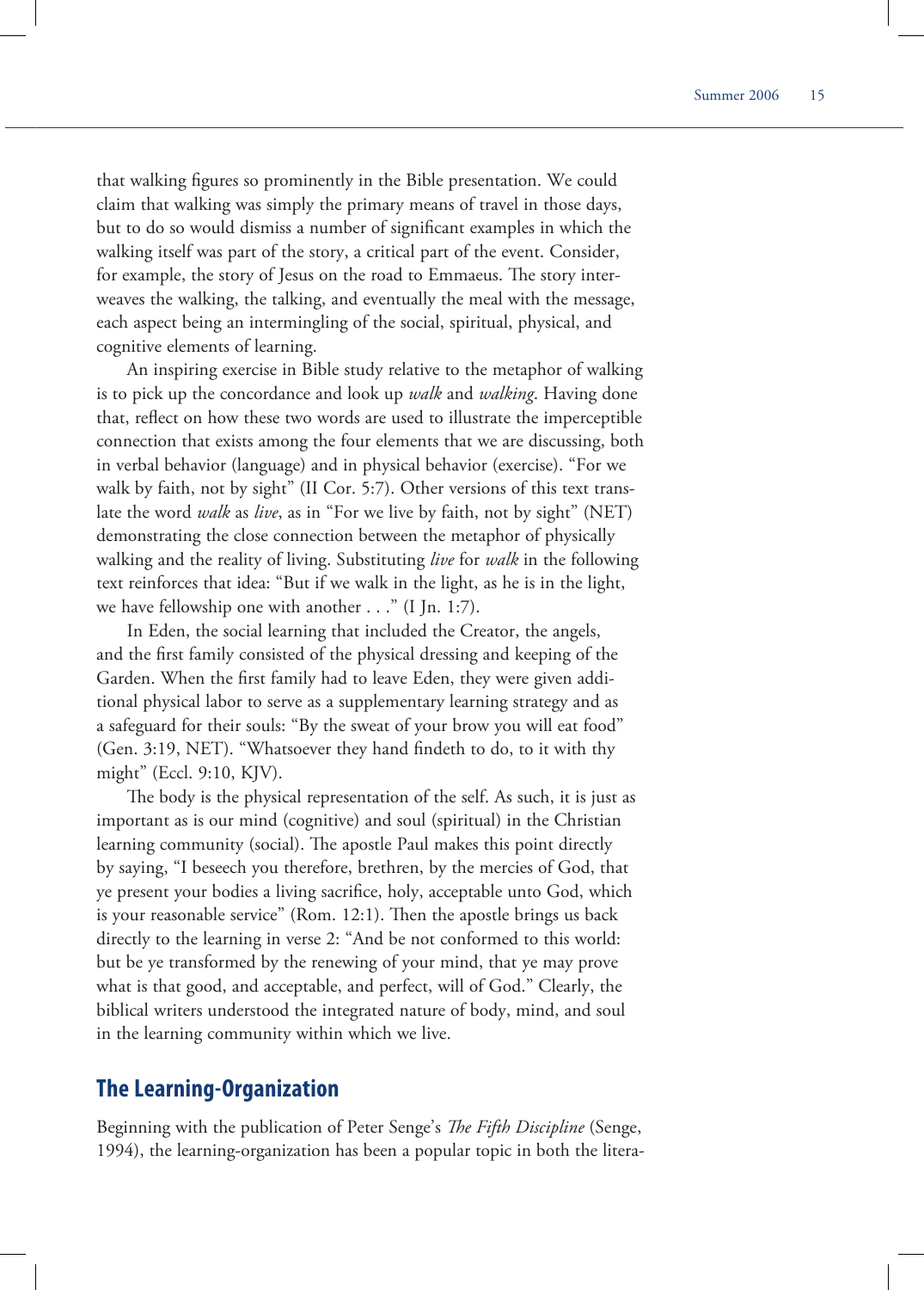ture and in corporate training. The past decade has seen the development of corporate administrators who are assigned the responsibility to oversee the learning in their organizations. Corporations have even begun to assign the title *chief learning officer*, or CLO, to individuals responsible for the learning in their organizations. The professional journal *Chief Learning Officer* supports their roles by providing technical and motivational material.

According to Senge (1994), a learning-organization is "an organization that is continually expanding its capacity to create its future"  $(p. 14)$ . This is not to say that the organization itself learns, but that the organization is a dynamic culture that encourages and supports learning. The "learning" part is not an adjective that describes the organization. The "learning" part is a noun—a gerund, to be specific—that forms a compound noun with "organization." In the learning-organization, everyone is included. The learning-organization may consist of a small group of individuals, a corporation, or even an entire country. The learning-organization is dynamic, a living organism in which the learning is ongoing and results in the application of what is learned. As a dynamic function of leadership, the members of the learning-organization spend time on visioning, on brainstorming possibilities, on creating new products, and on evaluating current practices in order to improve the organization.

Is the Christian church a learning-organization? The events recorded the Old Testament illustrate how God's chosen people developed into a learning-organization. These events demonstrate how that organization shaped the nature and culture of a group of individuals into a corporate whole that literally became a nation.

The New Testament seems to present a different concept with regard to God's learning-organization. In the New Testament, the series of various entities that represent God on Earth are replaced by a single entity that returns the system of leadership to what had been planned originally. God's chosen people, the children of Israel, ultimately reject their role as God's appointed learning-model. That was their choice, not God's. A virtual community replaces the literal community. The hierarchical government that had become Palestine is replaced by a loosely organized but highly motivated group of zealots who take the good news to the ends of the world in little more than a generation. This new entity is called the Body of Christ, as described here:

The Body of Christ, like all bodies, is comprised of many parts. There are limbs, organs, and various members that, when left alone, are useless, but when assembled make up the entire body. 1 Corinthians 12:12-14 describe it like this: "The body is a unit, though it is made up of many parts; and though all its parts are many, they form one body. So it is with Christ. For we were all baptized by one Spirit into one body - whether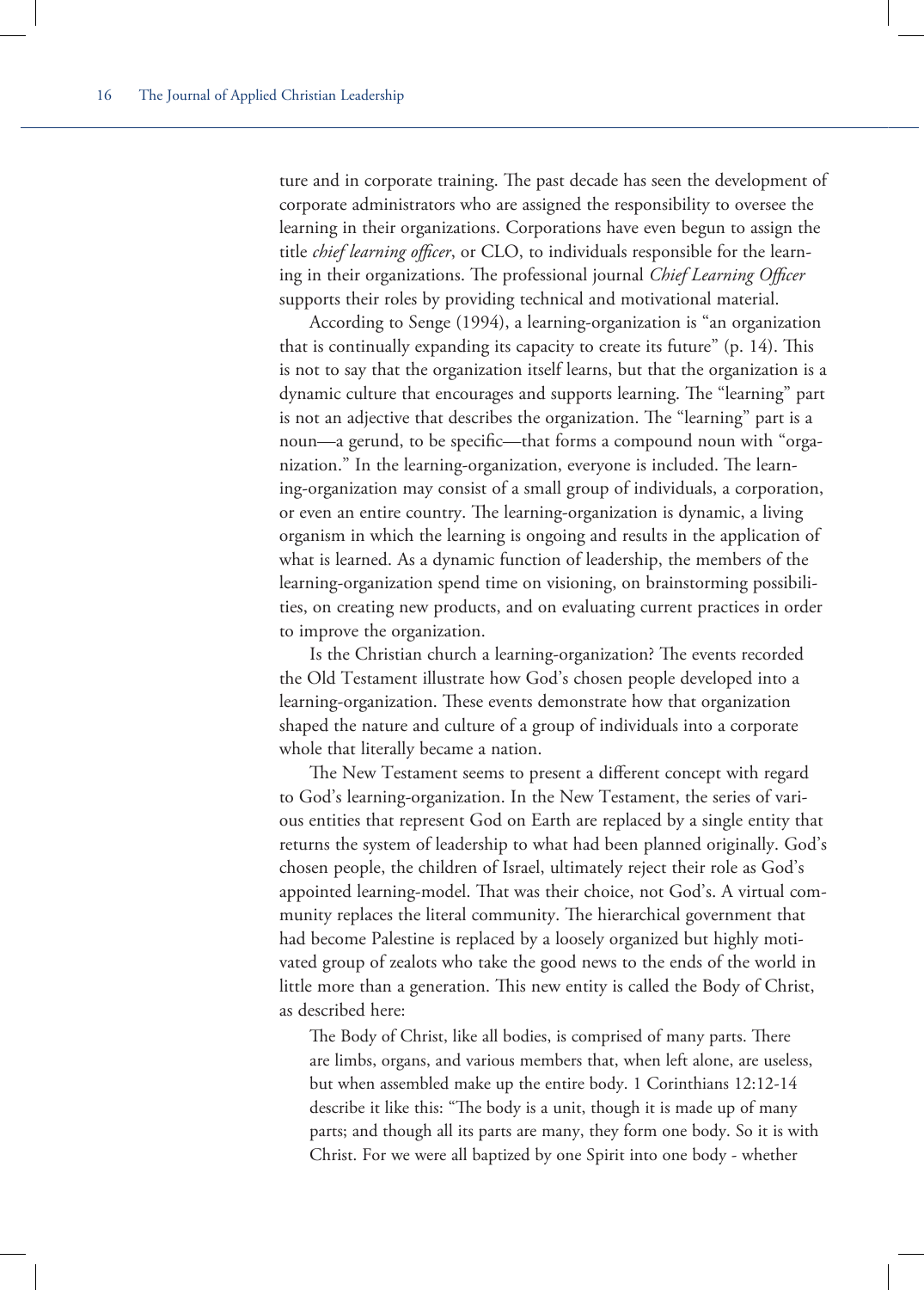Jews or Greeks, slave or free - and we were all given the one Spirit to drink. Now the body is not made up of one part but of many." This means each Christian is an equal part of the body of Christ!

There is organization to the body of Christ, as described in Ephesians 1:22-23, "And God placed all things under his feet and appointed him to be head over everything for the church, which is his body, the fullness of him who fills everything in every way."

1 Corinthians 12:27-28 also says, "Now you are the body of Christ, and each one of you is a part of it. And in the church God has appointed first of all apostles, second prophets, third teachers, then workers of miracles, also those having gifts of healing, those able to help others, those with gifts of administration, and those speaking in different kinds of tongues." Every Christian possesses a gift and is called to use it in service within the body to build up the body of Christ, to strengthen the body and to carry out its purpose within the world. Each member of the body of Christ is also called to serve the church through his or her natural gifts and abilities. This service is offered out of devotion to Christ for the sacrifice He made on the cross, providing them with eternal life in heaven. The diversity of gifts, each supporting the other, makes the body strong. (All About God, 2002)

There is an obvious difference between the corpus and the corporate between the body of Christ, or His church, and the various human organizations intended to assist the members of the body in learning to reflect the character of Jesus. But learning applies from the corpus to the corporate, from the individual organism to the organization.

Human beings originally formed organizations in spite of the fact that God advised against doing so. Ultimately, God's response to that action is this clear admonition:

Behold, I make all things new. . . . I am Alpha and Omega, the beginning and the end. I will give unto him that is athirst of the fountain of the water of life freely. He that overcometh shall inherit all things: and I will be his God, and he shall be my son. (Rev. 21:5–7)

Again God proposes one leader and a learning-community. The question can be asked of us in 21st-century A.D., Have we learned to live in accordance with the leadership role that God has been trying to show us from the beginning of time?

## **Research in Applied Christian Leadership and Learning**

The Apostle Paul gives us a list of imperatives, but one is especially suitable for this discussion: "Quench not the Spirit, Despise not prophesyings,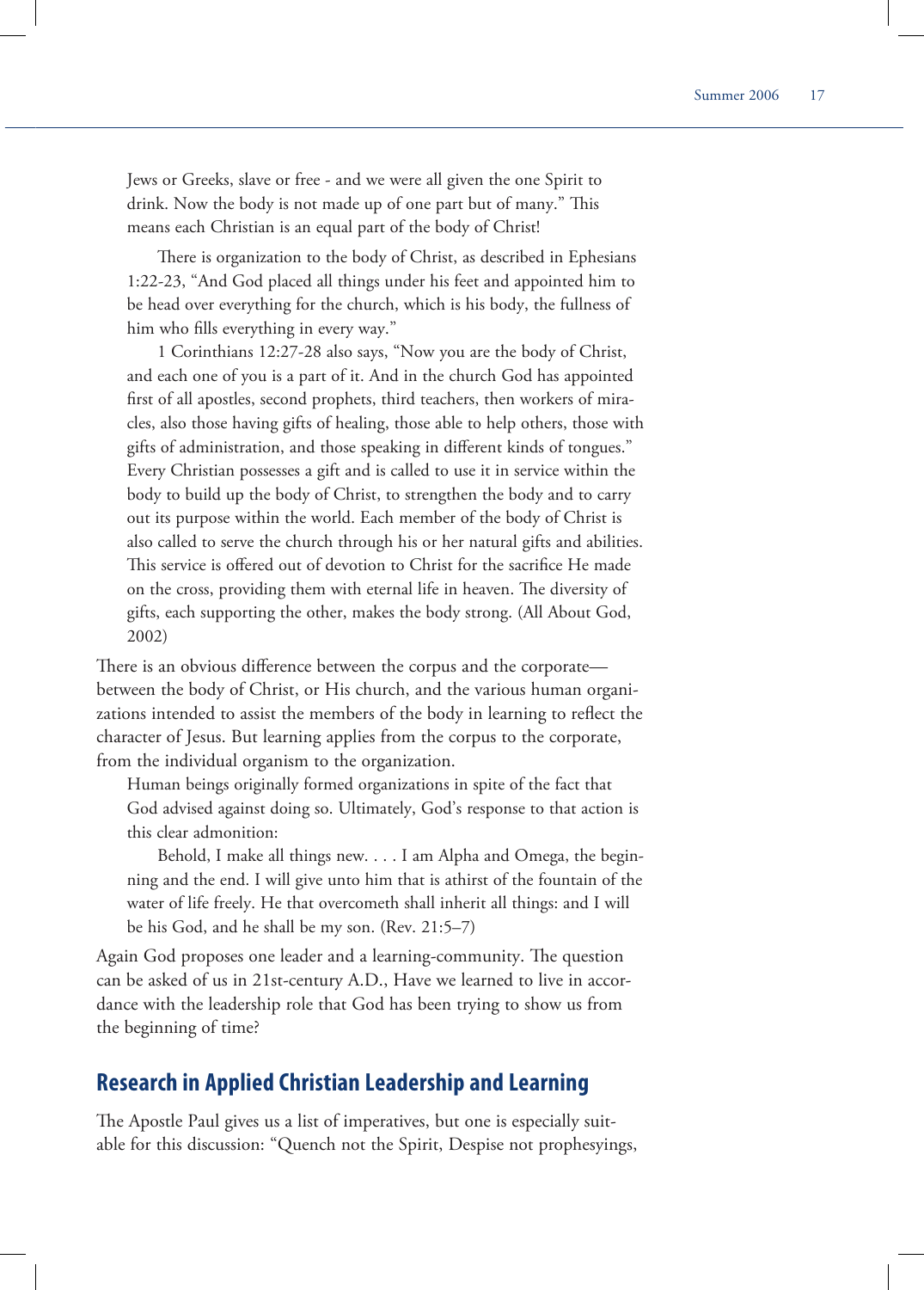Prove all things; hold fast that which is good" (I Thess. 5:19–21, KJV). It **is clear** that we learn from the "Comforter," Who teaches us all things. It is clear that we learn from the prophets. But it is also clear that we have an active role to play in the study of how all of these truths apply. In the formal, academic world, this practice is called *research*. I believe that it would be useful to pose researchable questions that could inform us about how well we Christians practice the Christian model of leadership and learning. Here are only a few questions that could be addressed through serious, formal research related to the form of leadership that is most effective in the Christian learning-community:

- What are the models of leadership that Christianity presents by example?
- How do Christian communities model Christian leadership?
- What form of community is most conducive to servant-leadership development?
- How do Christian organizations become learning-communities?
- What is the relationship between culture and leadership-development in a Christian community?

According to Brooks & Brooks (1993) "learning is a journey, not a destination" (p. 67). Although there *does* need to be appropriate structure in any organization for effective and efficient management, there is for such a structure to convey a hierarchy of learning—or even a hierarchy of knowledge, wisdom, or experience. Everyone contributes from the well of his or her own experience along the way. And if learning is a journey, then so too is leadership.

# **REFERENCES**

All About God. *Body of Christ—The church.* Retrieved February 15, 2006, from PRIVATE HREF="http://www.allaboutgod.com/body-of-christ.htm"

MACROBUTTON HtmlResAnchor http://www.allaboutgod.com/body-of-christ.htm

Anderson, J. R. (2004). *Cognitive psychology and its implication* (6th edition. New York: Worth Publishers.

Anshel, M. (1996). Effect of chronic aerobic exercise and progressive relaxation on motor performance and affect. *Behavioral Medicine*, Winter 96, 21(4), 86-197.

Badaracco, J. L. (2001). We don't need another hero. *Harvard Business Review*, September, 2001

Baddeley A. (1997). *Human memory: Theory and practice.* (Rev. ed.). East Sussex, UK: Psychology Press.

Bandura, A. (1977). *Social learning theory.* Englewood Cliffs, NJ: Prentice Hall.

Bandura A. (1986). *Social foundations of thought and action: A social cognitive theory.*  Englewood Cliffs, NJ: Prentice Hall.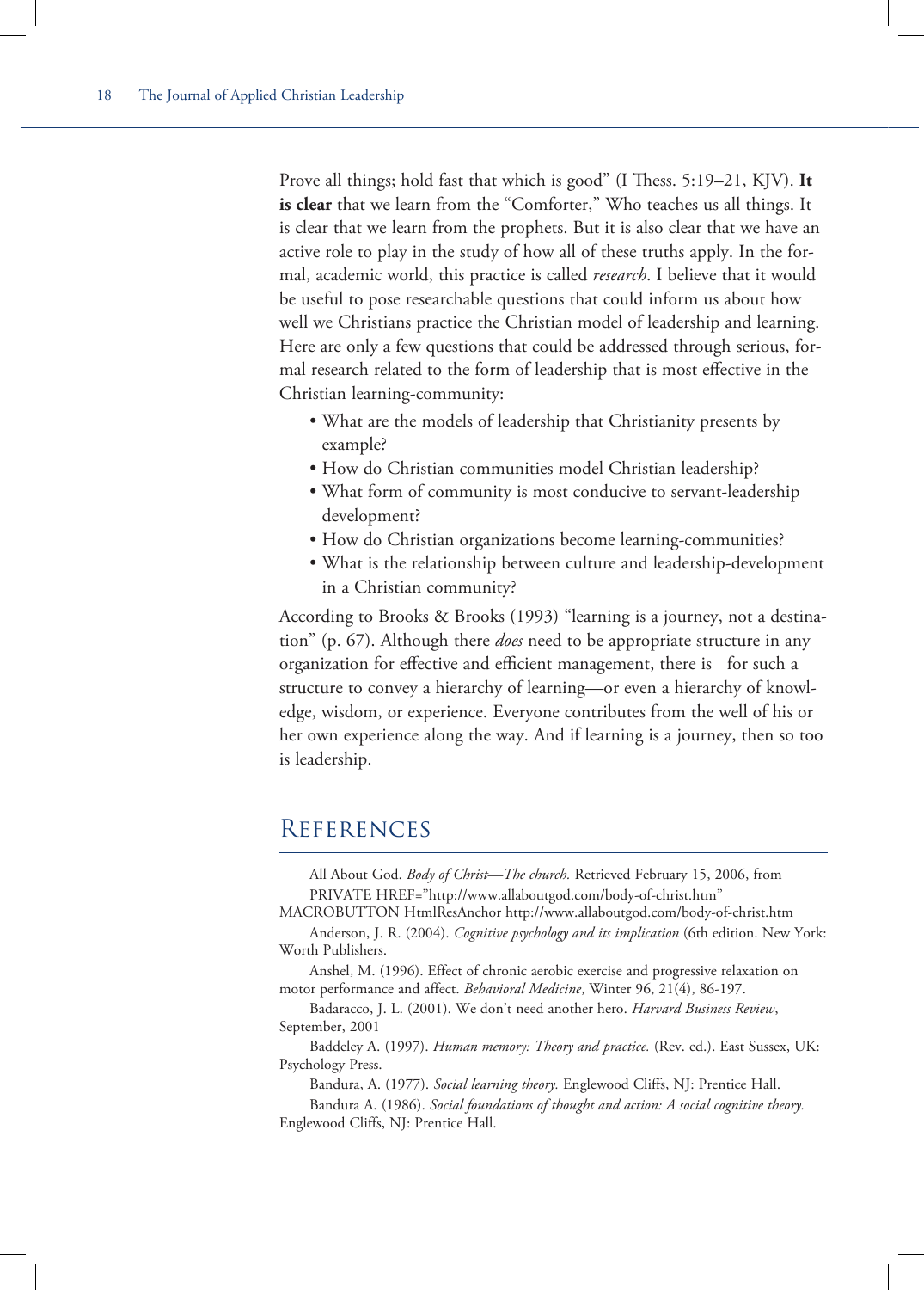Bandura A, & Walters R. H. (1963). *Social learning and personality development.* New York: Holt, Rinehart, and Winston.

Belzikian, G. B. (1997). *Community 101: Reclaiming the local church as community of oneness.* Grand Rapids, MI: Zondervan.

Bloom, B. S. (1986). Automaticity: The hands and feet of genius. *Educational Leadership,* 43(5), 70-77.

Borger, R., & Seaborne, E. M. (1985). *Psychology of learning.* New York: Penguin Putnam.

Brookfield, S. D. (1987). *Developing critical thinkers: Challenging adults to explore alternative ways of thinking and acting.* San Francisco: Jossey–Bass.

Brookfield, S. D. (1986). *Understanding and facilitating adult learning.* San Francisco: Jossey–Bass.

Brooks, J. G., & Brooks M. G. (1993). *The case for constructivist classrooms,* Alexandria, VA: Association for Supervision and Curriculum Development.

Candland, D. K. (1995). *Feral children and clever animals: Reflections on human nature.*  New York: Oxford University Press.

Capra, F. (1996). *The web of life: A new scientific understanding of living systems.* New York: Doubleday.

Carnegie Commission on Higher Education. (1968). *Quality and equality: New levels of federal responsibility for higher education.* New York: McGraw-Hill.

Christian Leadership Center. A biblical model of servant leadership. Retrieved February 1, 2005, from PRIVATE HREF="http://www.andrews.edu/clc/servantleadership. html" MACROBUTTON HtmlResAnchor http://www.andrews.edu/clc/servantleadership. html

Daniel, J. S. (1996). *Mega-universities and knowledge media: Technology strategies for higher education.* London: Routledge.

Deming, W. E. (1998). *The new economics for industry, government, education* (2nd ed.). Cambridge, MA: MIT Press.

Driscoll, M. P. (1994). *Psychology of learning for instruction.* Boston: Allyn and Bacon. Ellis, A. (2005). *Research on educational innovations* (4th ed.). Princeton, NJ: Eye on Education Incorporated.

Fox, E. (1999). *Give us a king.* New York: Schocken.

Freire, P. (D. MacEdo, D. Koike, & A. Oliveira, Trans.). (1998). *Teachers as cultural workers: Letters to those who dare teach.* Boulder: Westview Press.

Gagne, R. M., Briggs, L. J., & Wager, W. W. (1992). *Principles of instructional design.*  Fort Worth: Harcourt Brace Jovanovich.

Gemmill, G., & Oakley, J. (1992). *Leadership: An alienating social myth?* Human Relations, 45(2), 113-129.

Graham, K. (2001, July). *Leadership and truth.* Paper presented at the 2001

Orientation Seminar of the Leadership Program, Andrews University, Berrien Springs, MI. Hart, L. A. (1983). *Human brain and human learning.* New York: Longman.

Hatch, T. (2002). When Improvement Programs Collide. *Phi Delta Kappan, 83(8)*, 626–639.

Johnson, D. W., Johnson, R. T., & Smith, K. A. (1991). *Active learning: Cooperation in the college classroom.* Edina, MN: Interaction Book Company.

Johnson, D. W., & Johnson, R. T. (1998). *Learning together and alone: Cooperative, competitive, and individualistic learning* (5th ed.). Boston: Allyn and Bacon.

Joyce, B., & Weil. M. (1999). *Models of teaching* (6th ed.). Boston: Allyn and Bacon. Kamei, T., Toriumi, Y., Kimura H., Ohno, S., Kumano, H., & Kimura, K. (2000).

Decrease in serum cortisol during yoga exercise is correlated with alpha wave activation. *Perceptual and Motor Skills,* 90, 1027–1032.